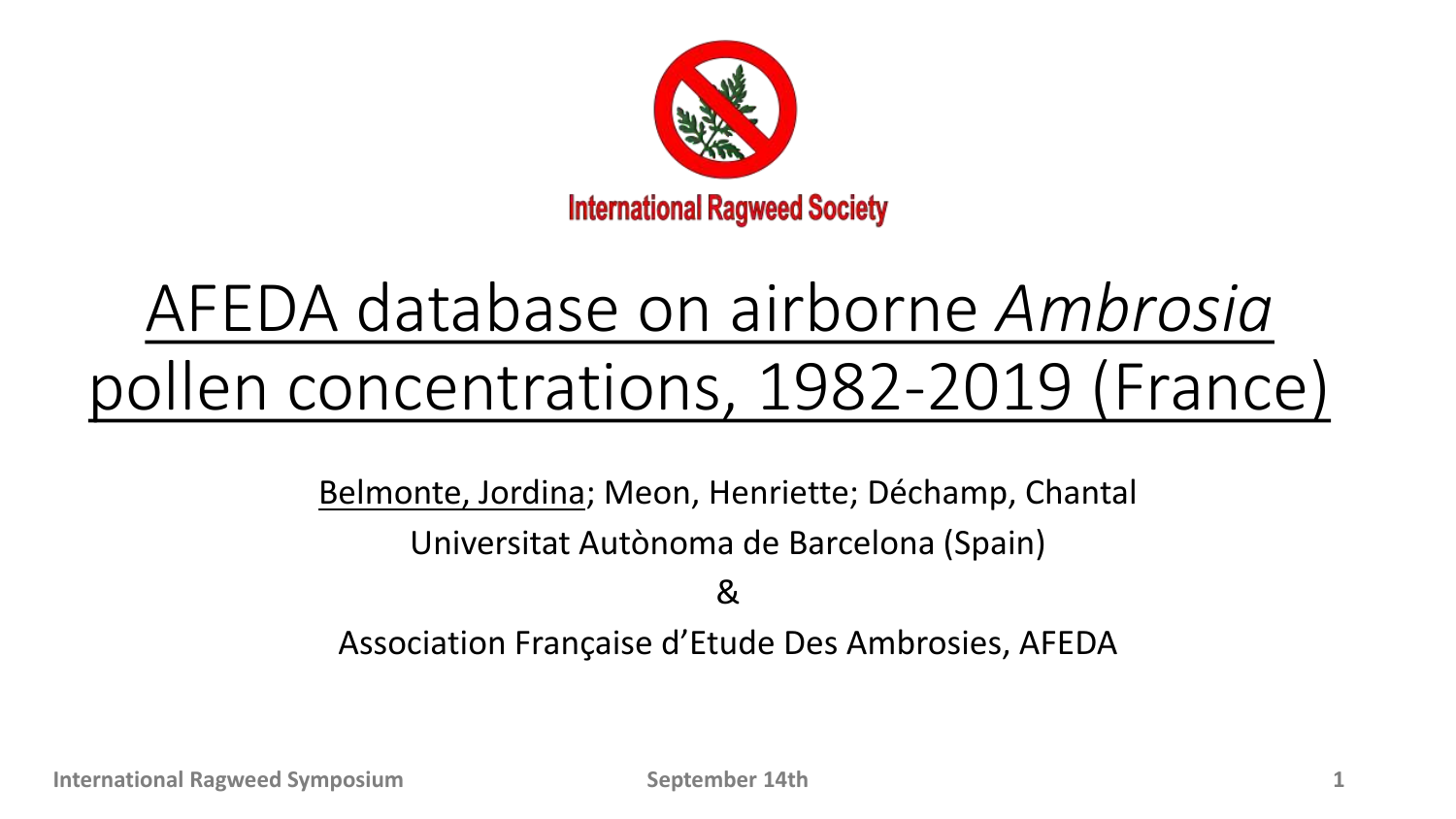#### <http://www.ambroisie-afeda.org/> **Association Française d'Etude des Ambroisies (AFEDA)**



- The **French Association for the study of Ragweed** (AFEDA) is active since 1982.
- It measures the *Ambrosia* **pollen concentrations in the air**,
	- At present at five sites in the Lyon area, the cradle of the spread of ragweed in France: **Amberieu-en-Bugey** (since 2005), **Belley** (since 2013), **Lyon-Bron** (since 1982), **Lyon-Saint-Exupéry** (since 1996) and **Montélimar** (since 1995).
	- Formerly four other stations were also measured: Dijon, Nevers, Vichy, Angoulême.
- A **Cour trap** is working yearly during the *Ambrosia* pollination period (**from August to September, weeks 31 to 39**) and the Cour methodology is applied for samples treatment and pollen analysis.
- The network provides **information useful for medical and public health purposes**.
- Moreover, the length of the data series helps to **review the success of the methods applied to fight the ragweed expansion**.

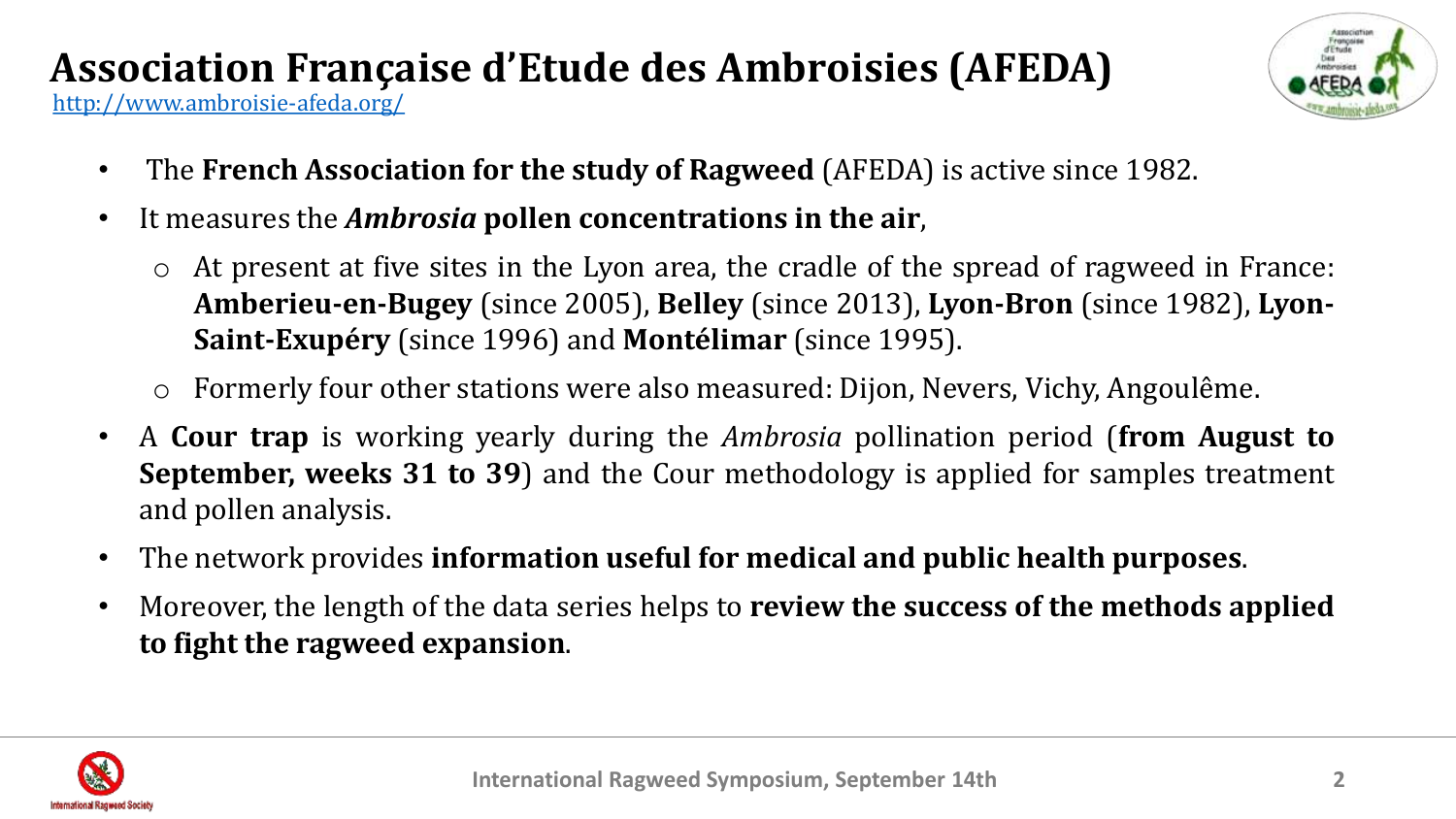

#### **Association Française d'Etude des Ambroisies (AFEDA)**

<http://www.ambroisie-afeda.org/>



**International Ragweed Symposium, September 14th 3**

Association Française<br>d'Etude Dea Ambroisies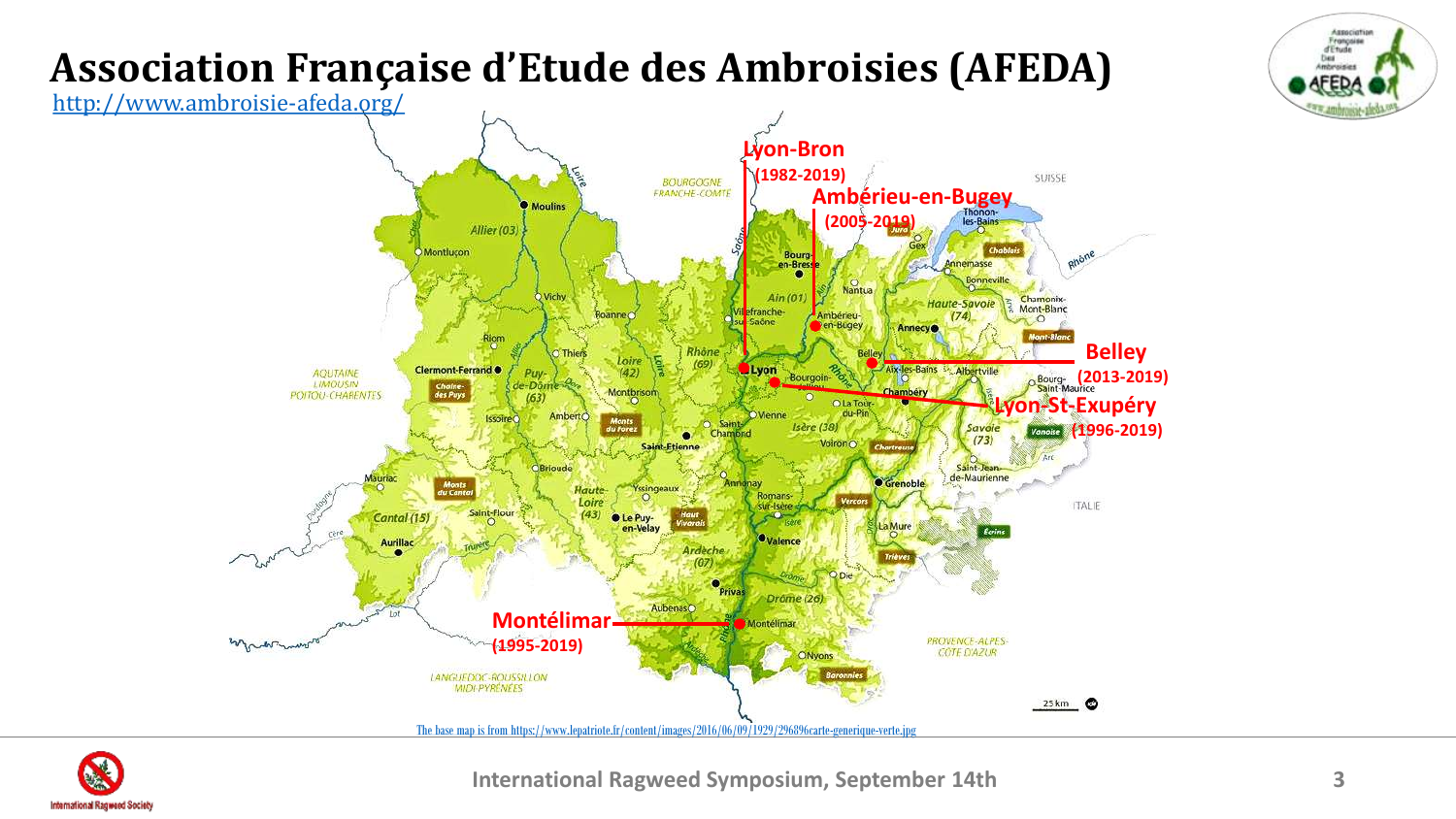## **Auvergne-Rhône-Alpes region in France and in Europe**





**International Ragweed Symposium, September 14th 4**

Associati Française d'Etude Des Ambroisies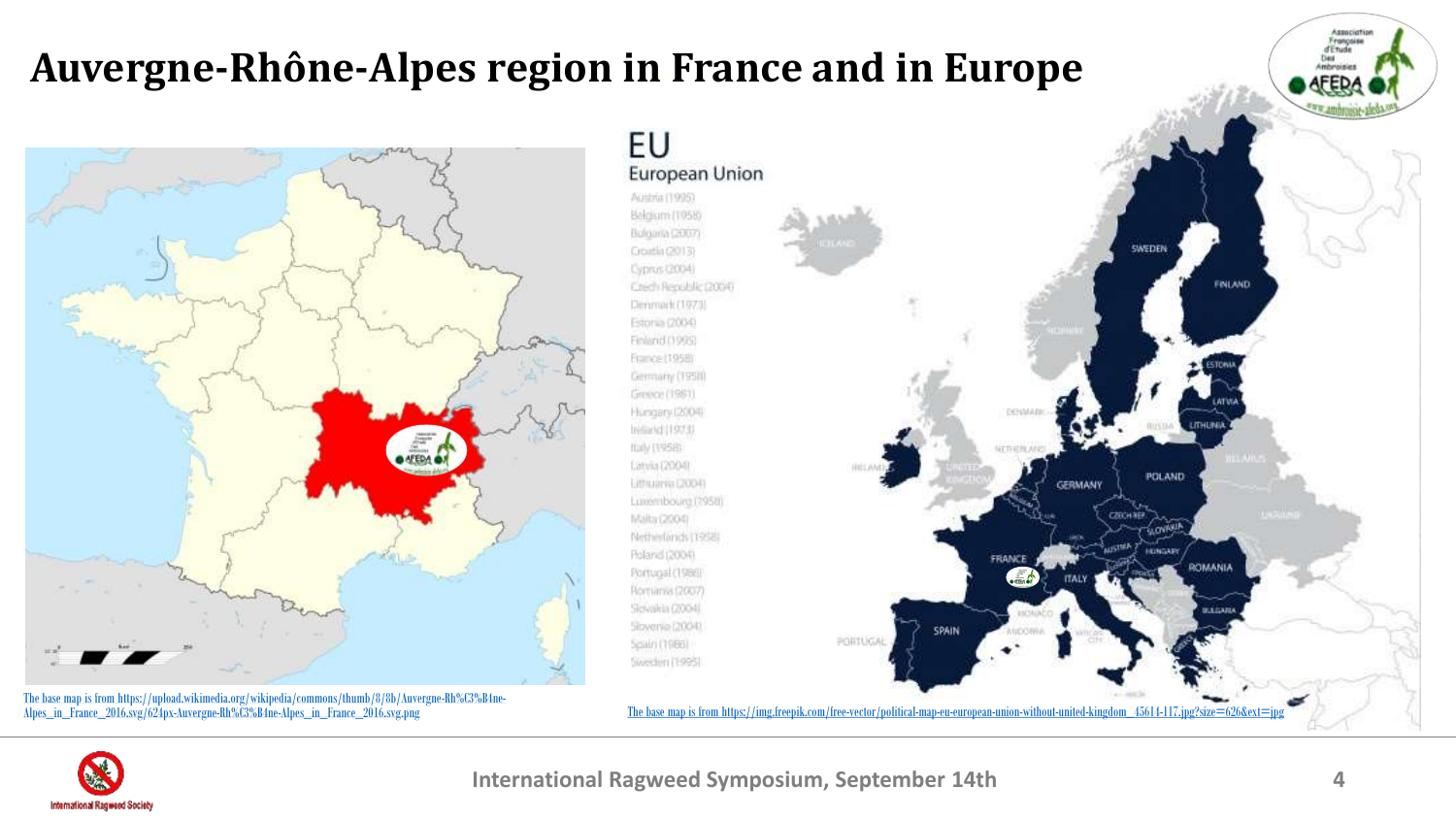

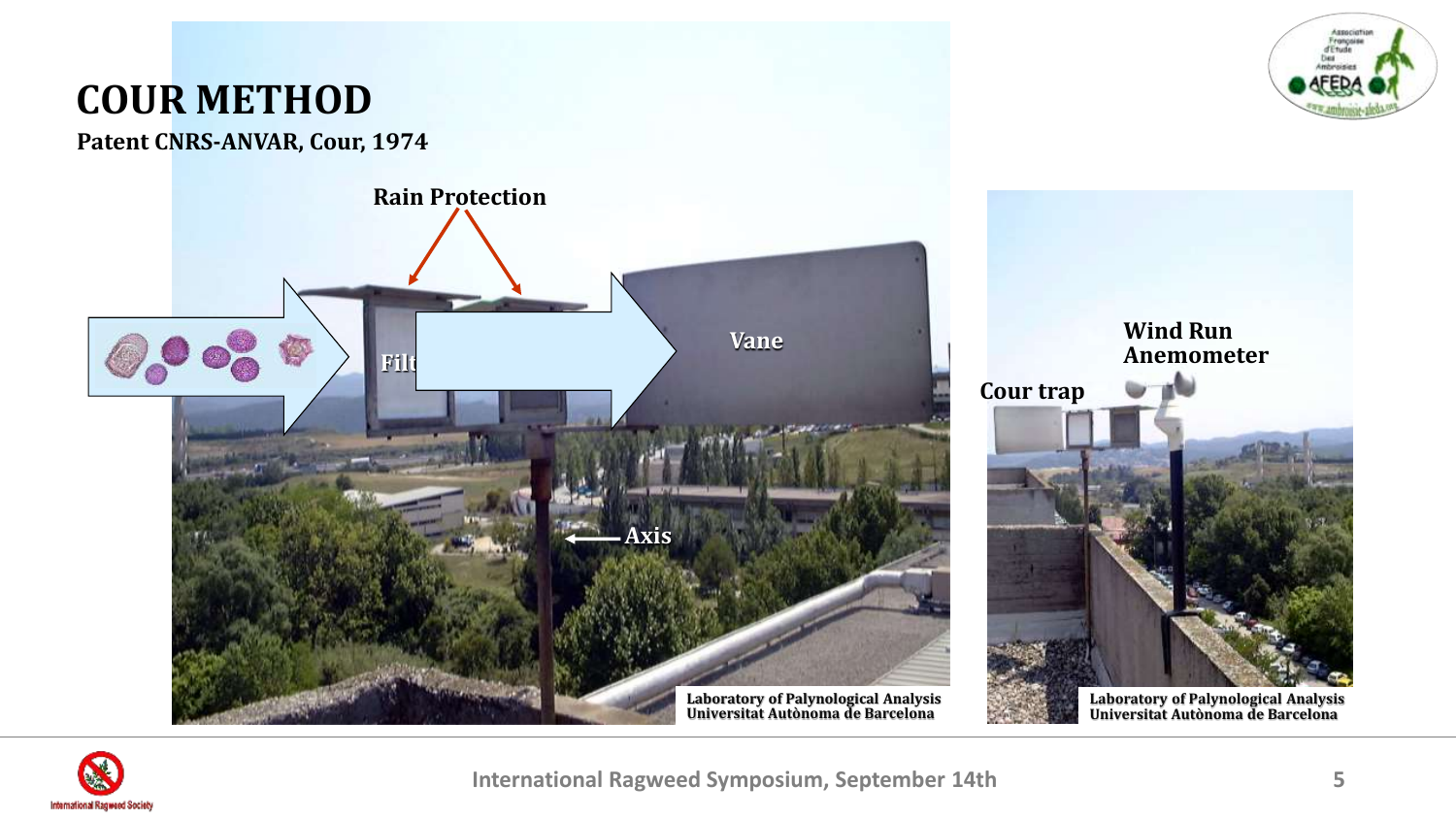## **COUR METHOD**

#### AFEDA sampling station at Lyon-Bron Meteorological station from Météo-France





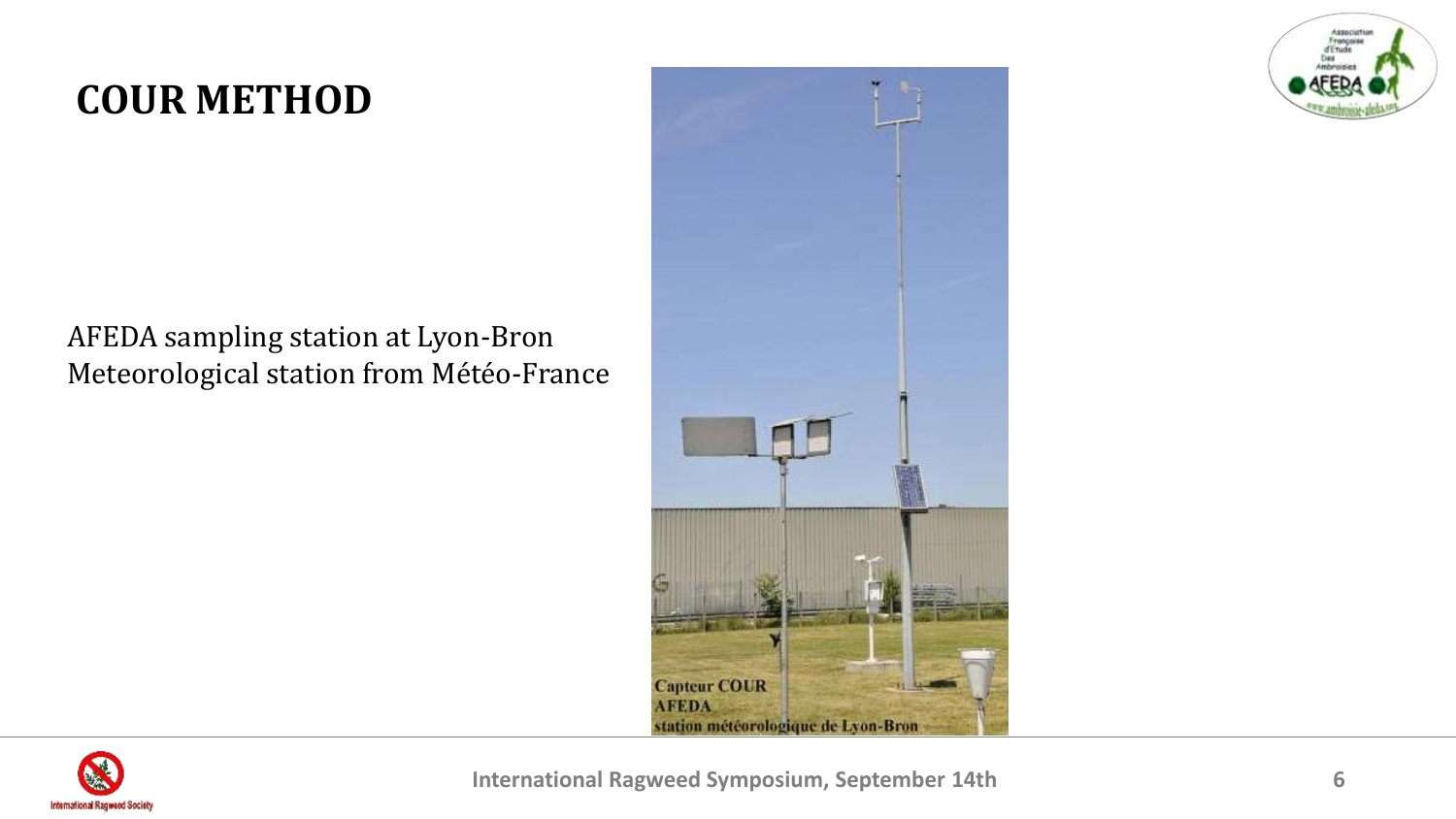

Number of pollen grains per surface unit

Wind Anemometer lecture during the exposition period = longitude of the air column crossing the 20cmx20cm surface of the filter Efficiency (filter resistance) 1/5 of wind run

#### **Number of pollen grains per volume unit: P/m<sup>3</sup>**

(mean weekly concentration values)

Cour P.: 1974, Nouvelles techniques de détection des flux et des retombées polliniques: étude de la sédimentation des pollens et des spores à la surface du sol. *Pollen et Spores* **16**, 103–141.



**International Ragweed Symposium, September 14th 7**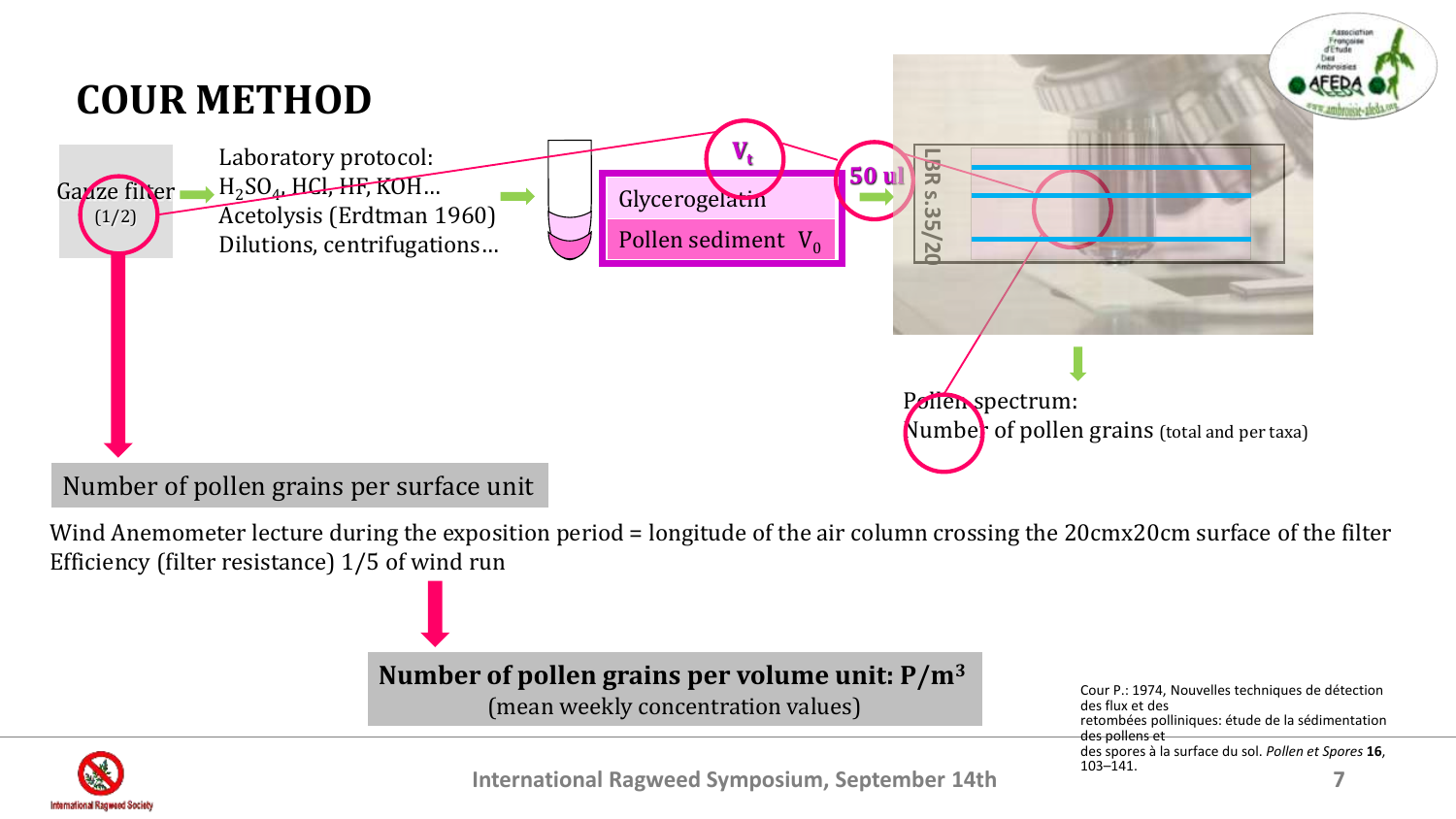

# **Period under study**

Ambérieu-en-Bugey (since 2005) Belley (since 2013) Lyon-Bron (since 1982)  $\rightarrow$  week 31 to week 39 Lyon-Saint-Exupéry (since 1996) Montélimar (since 1995)

## **Concepts used in this study**

**Pollination Period Integral (PPIn)** = sum of the mean weekly *Ambrosia* pollen concentrations over weeks 31-39 **Peak concentration (Peak)** = highest mean weekly *Ambrosia* pollen concentration for the weeks 31 to 39 **Number of weeks with Allergy Risk (NwAR)** = Nr of weeks with *Ambrosia* concentrations higher than 5 P/m<sup>3</sup> **Number of weeks with Debilitating Allergy Risk (NwDAR)** = Nr of weeks with *Ambrosia* concentrations higher than 100  $P/m^3$ 

We have analyzed the **trends** of these parameters over the study periods

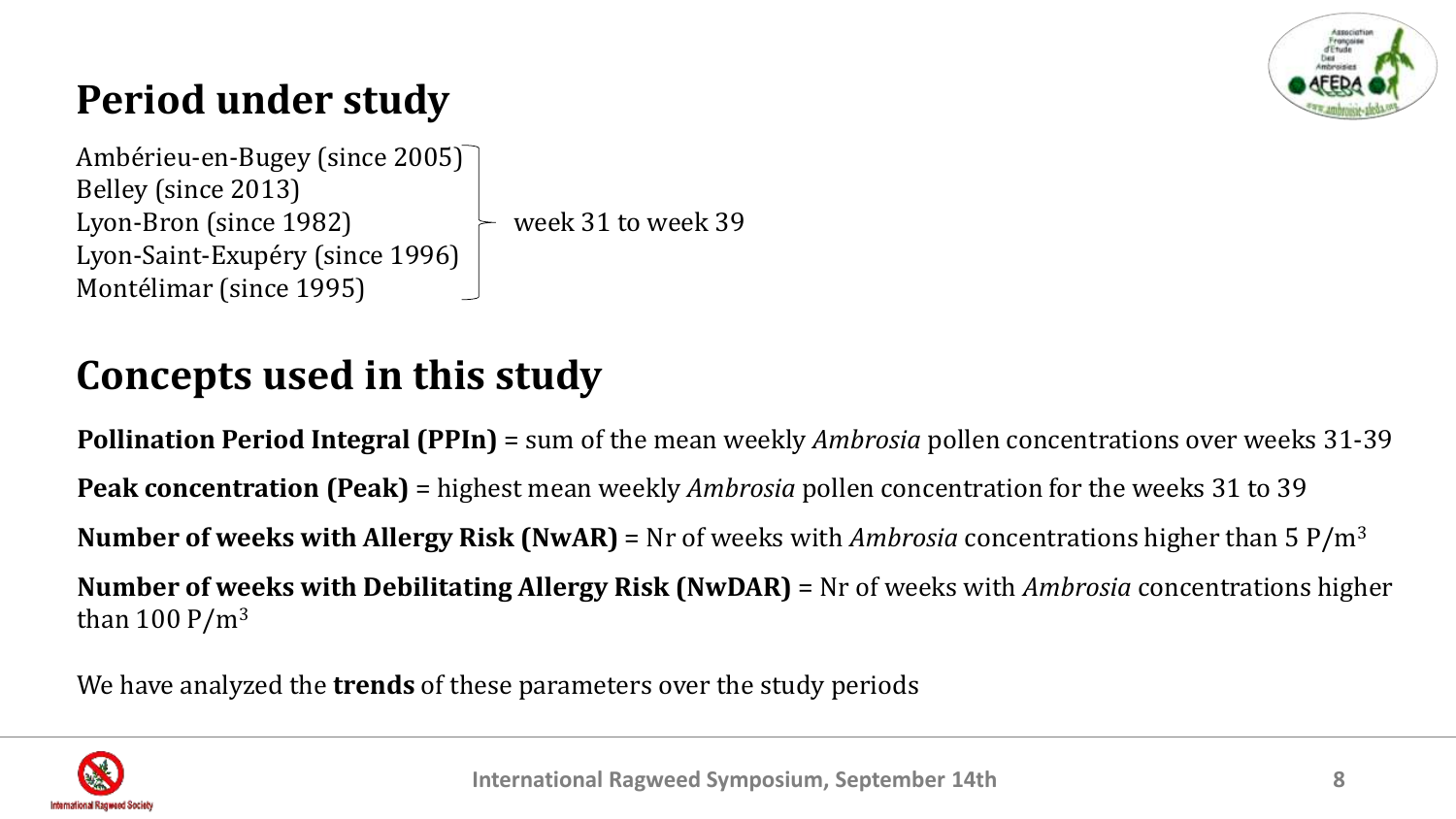

## **Pollination Period Integral (PPIn), weeks 31-39**



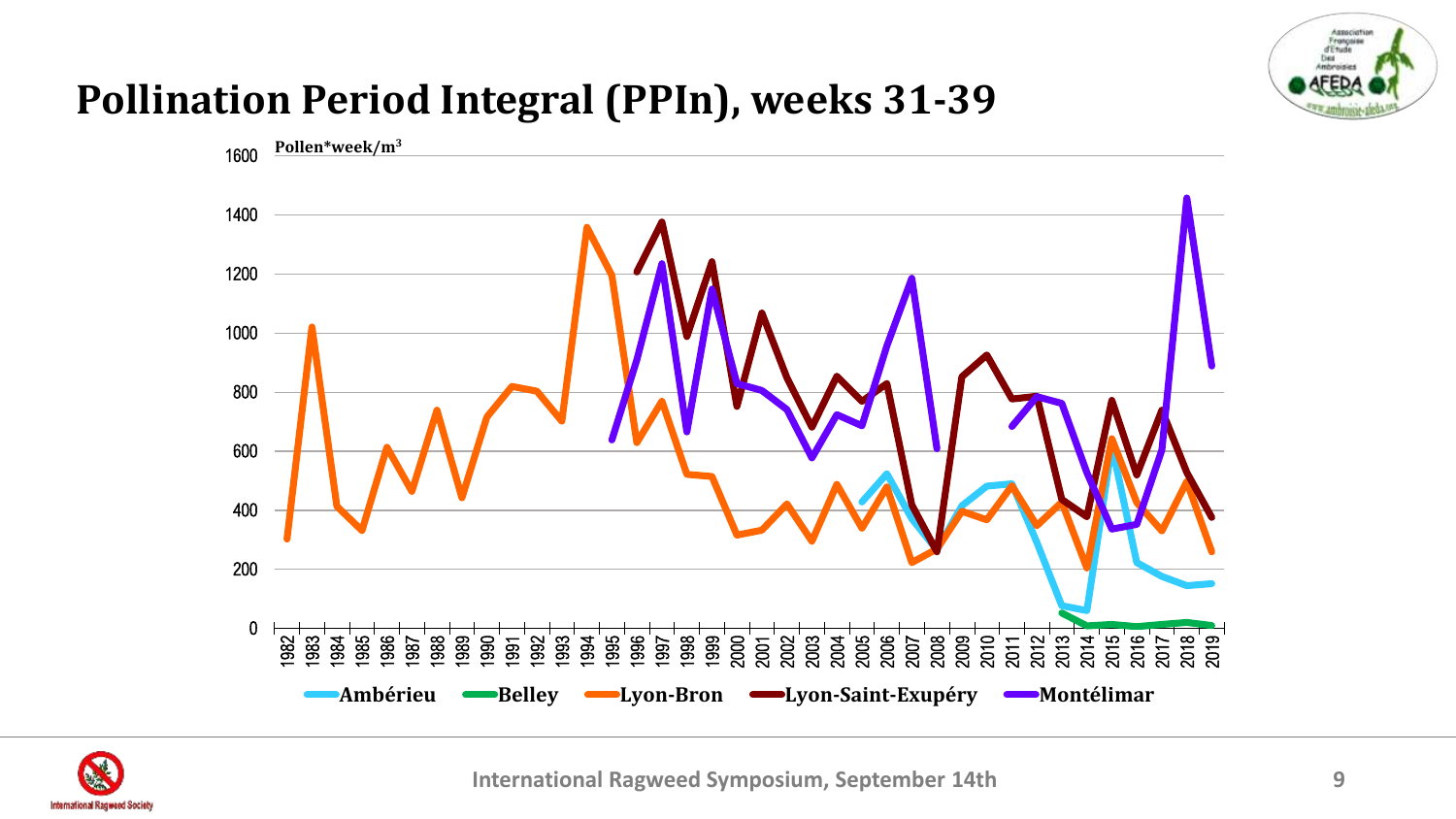

# **Pollination Period Integral (PPIn), weeks 31-39 -TRENDS-**





**International Ragweed Symposium, September 14th 10**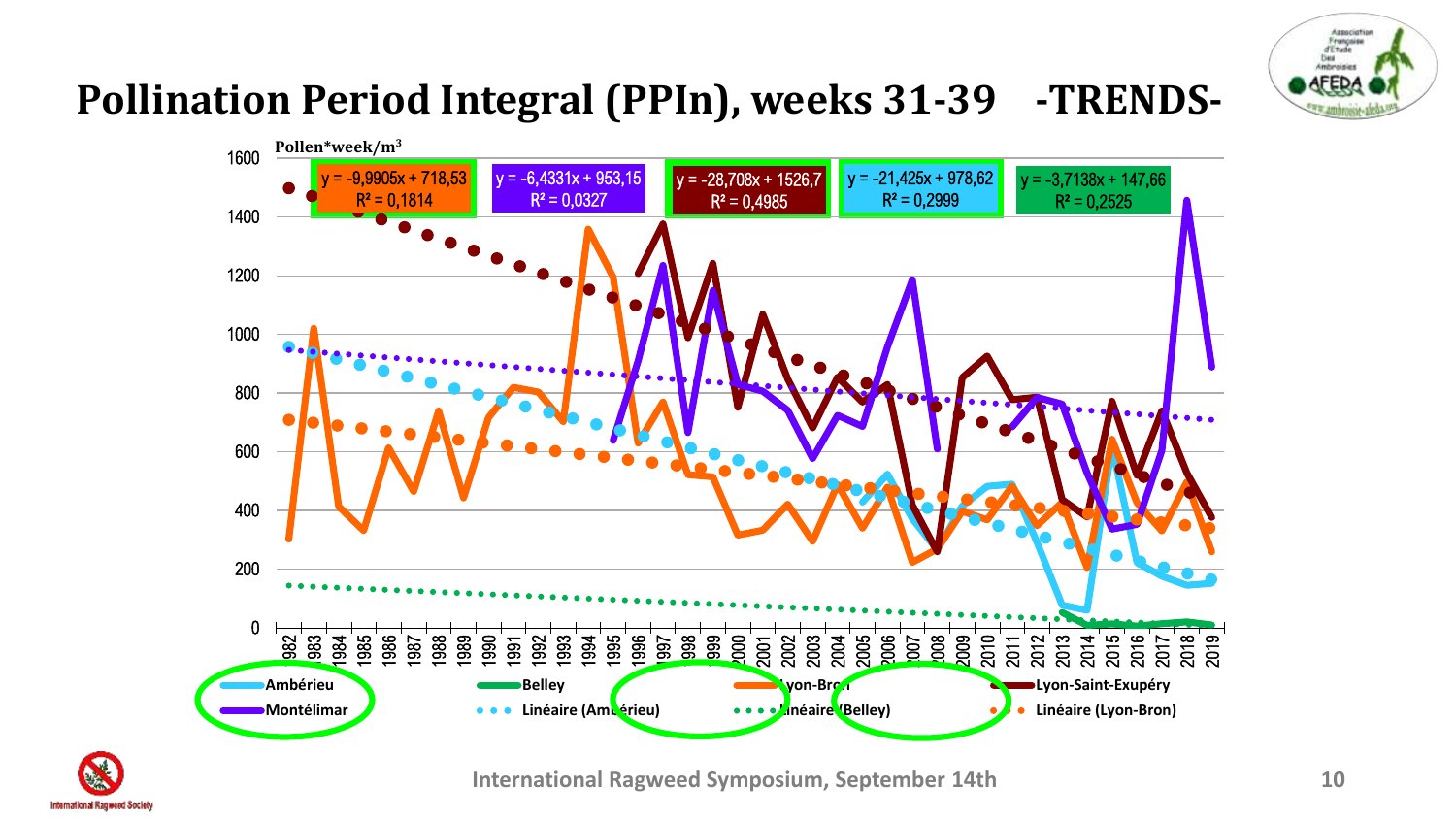

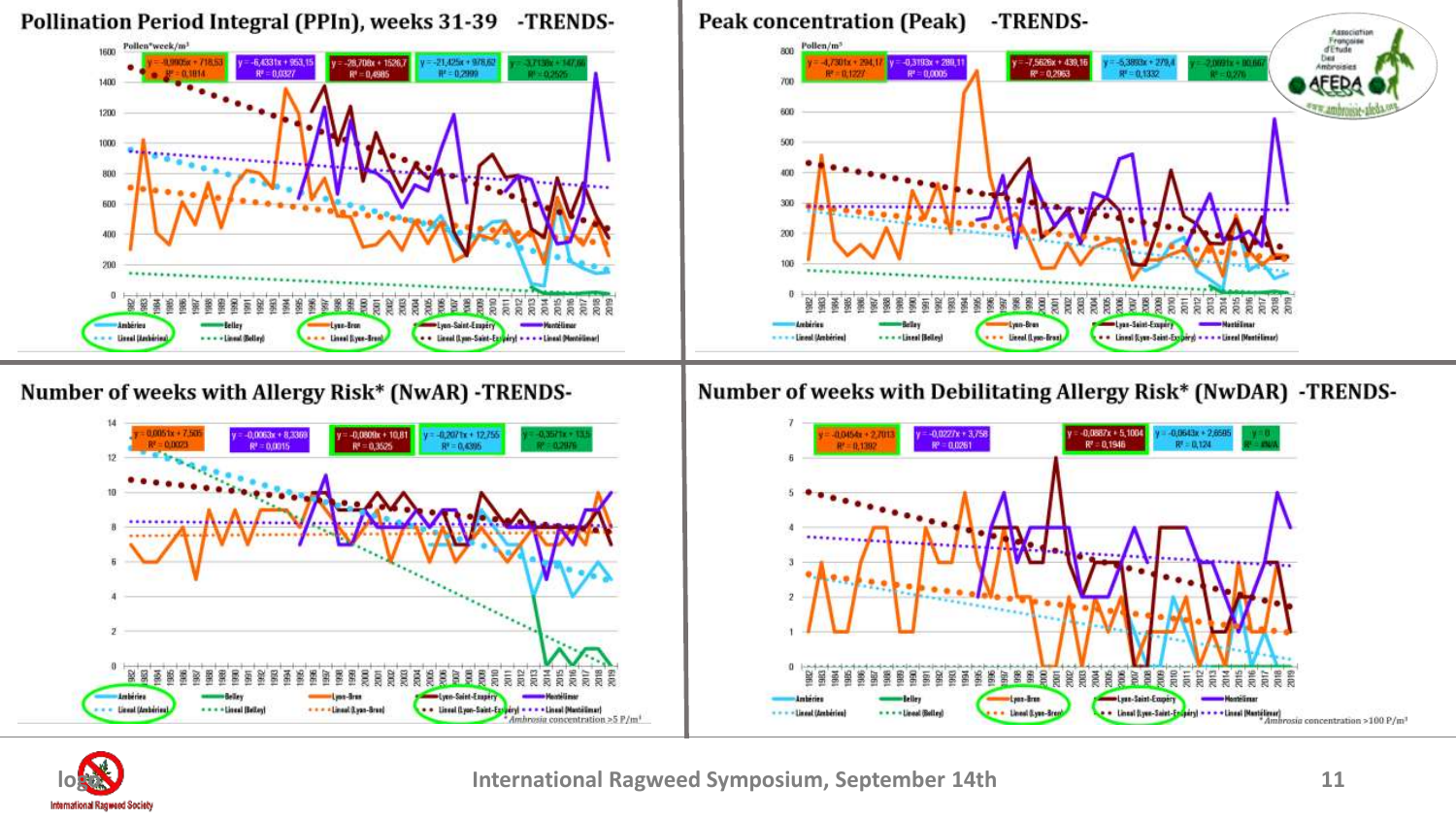

# **Summary of the results**

|                    |                                           |          |                   | <b>PPIn</b> |        | Peak  |        | <b>NwAR</b> |        | <b>NwDAR</b> |             |
|--------------------|-------------------------------------------|----------|-------------------|-------------|--------|-------|--------|-------------|--------|--------------|-------------|
|                    | Period                                    | Nr years | $R^2$ min   Trend |             | $R^2$  | Trend | $R^2$  | Trend       | $R^2$  | Trend        | $R^2$       |
| Ambérieu-en-bugey  | 2005-2019                                 | 15       | 0,2470            | D           | 0,2999 | D     | 0,1332 | D           | 0,4395 | D            | 0,124       |
| <b>Belley</b>      | 2013-2019                                 | 7        | 0,4999            |             | 0,2525 | D     | 0,276  | D           | 0,2976 | <b>Null</b>  | <b>Null</b> |
| Lyon-Bron          | 1982-2019                                 | 38       | 0,1000            | D           | 0,1814 | D     | 0,1227 | T)          | 0,0023 | D            | 0,1392      |
| Lyon-Saint-Exupéry | 1996-2019                                 | 24       | 0,1570            | D           | 0,4985 | D     | 0,2963 | D           | 0,3525 | D            | 0,1946      |
| Montélimar         | 1995-2019<br>$(c \times c$ ept 2009-2010) | 23       | 0,1640            |             | 0,0327 | (D)   | 0,0005 | D)          | 0,0015 | D            | 0,0261      |



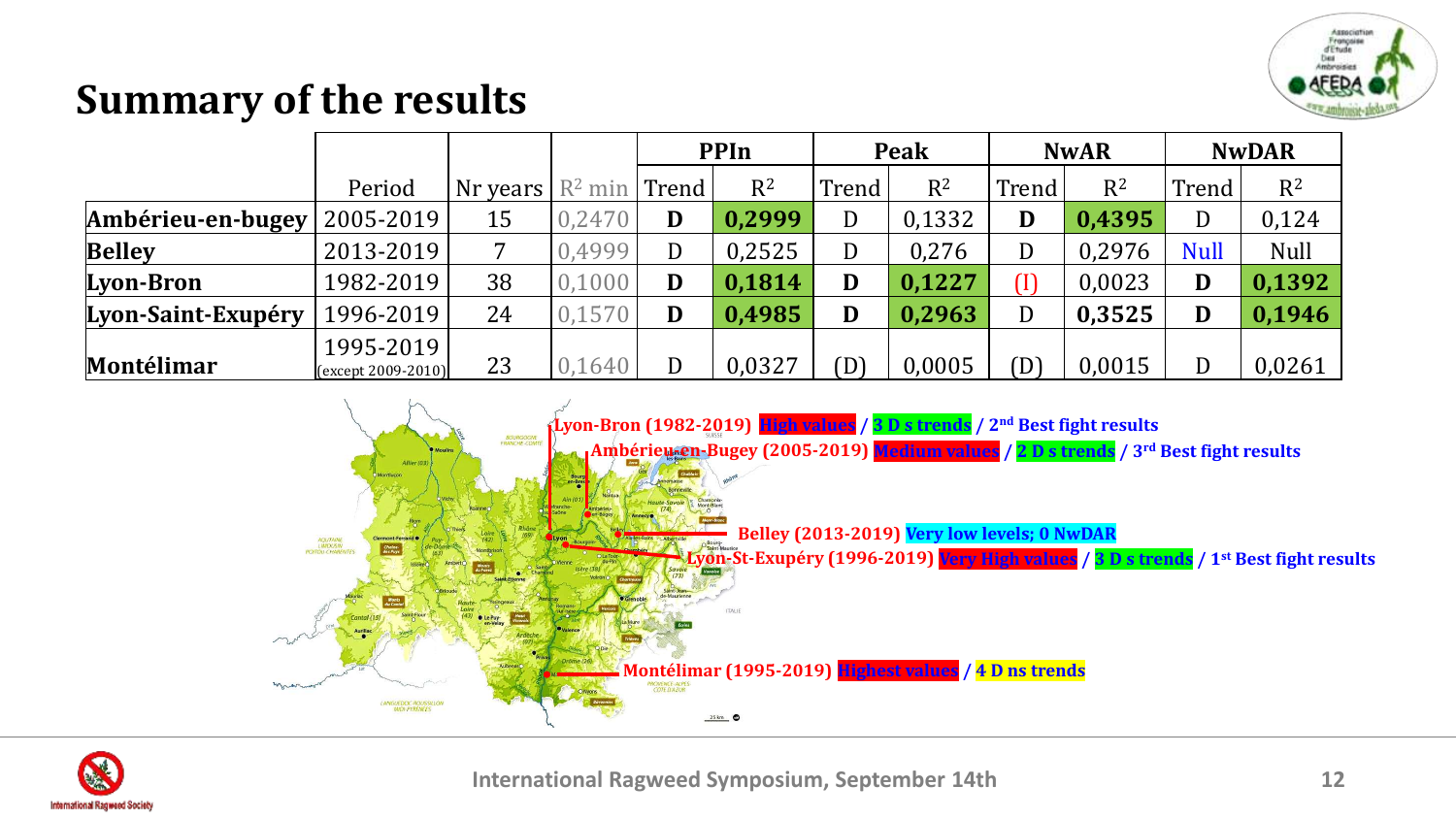

# **Conclusions**

Concerning the values of the studied parameters,

- Montélimar is the locality showing the highest values in all parameters (PPIn, Peak, NwAR, NwDAR), followed by Lyon-Saint-Exupéry, Lyon-Bron, Ambérieu and Belley. This order of localities is repeated for all parameters.
- The trends observed are negative in all cases, except for
	- Peak concentration in Montélimar (no trend  $\rightarrow$  decrease?)
	- NwAR in Lyon-Bron (no trend  $\rightarrow$  increase?) and in Montélimar (no trend  $\rightarrow$  decrease?)
- PPIn is decreasing with statistical significance in Ambérieu, Lyon-Bron and Lyon-Saint-Exupéry.
- Peak concentration decrease is only statistically significant in Lyon-Bron and Lyon-Saint-Exupéry.
- The NwAR decrease is significant in Ambérieu and Lyon-Saint-Exupéry.
- The NwDAR decrease is significant in Lyon-Bron and Lyon-Saint-Exupéry.
- The methods applied to fight ragweed expansion seem to show positive results, although *Ambrosia* pollen is still an airborne allergen in the region.
- Projects to measure and inform doctors and the society are welcome and needed for a better public health.